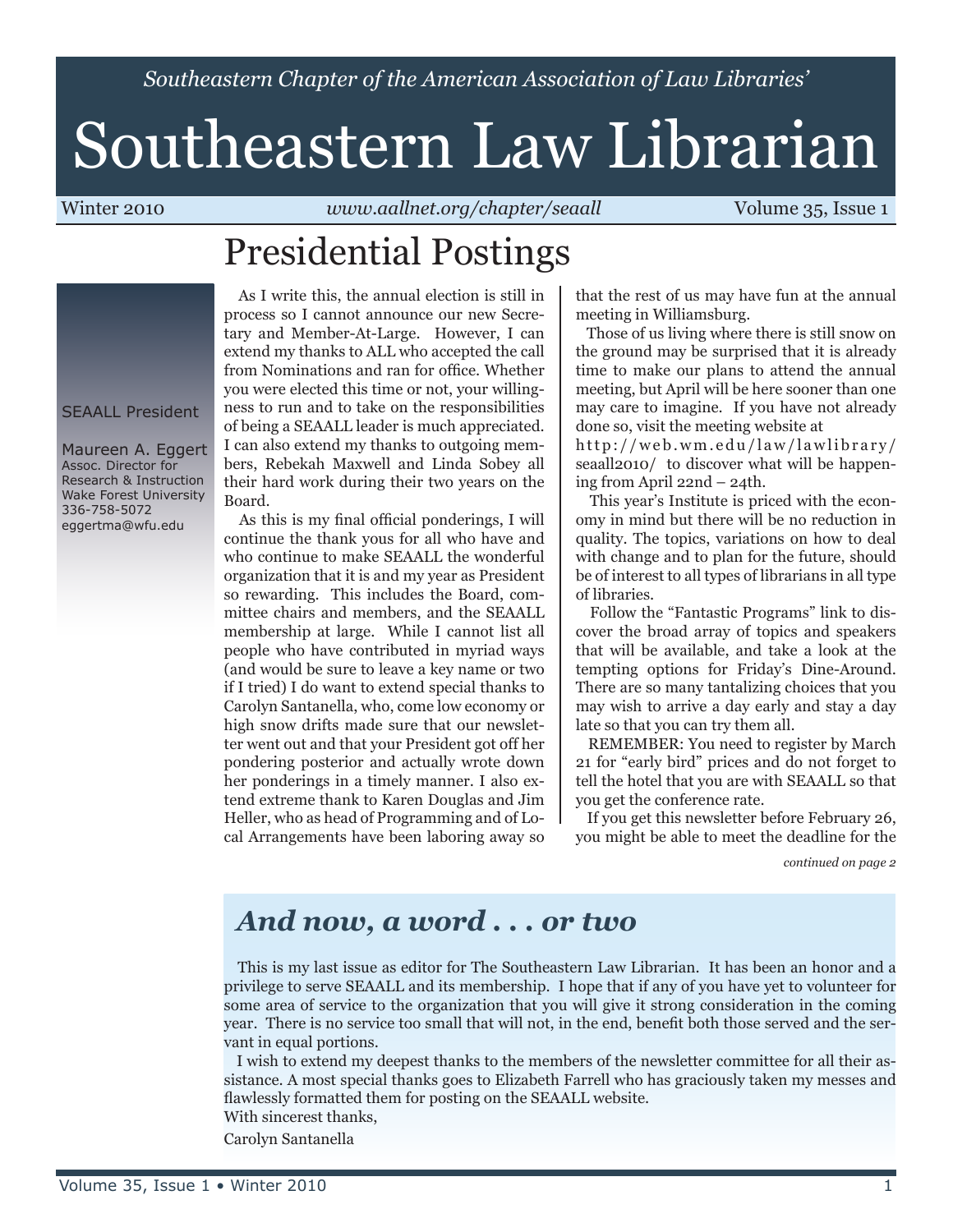#### **Presidential Postings** *continued from page 1*

Lucile Elliot and Kathryn Mattox Scholarships. http://www.aallnet.org/chapter/seaall/schol arship/index.htm If you missed these, there are still more possibilities for those of you hop ing to attend AALL in July. Also, do not forget to check AALL and SIS offerings http://www. aallnet.org/committee/grants/grants.asp to find a number of grants & scholarships that will ensure a strong SEAALL presence in Denver.

 I look forward to seeing many of you in April and wish all members an early spring.

## **Contents**

| <b>Presidential Postings</b>   | 1 |
|--------------------------------|---|
| <b>Editor's Note</b>           | 1 |
| <b>Report from Community</b>   |   |
| <b>Action Committee</b>        | 2 |
| <b>Importance of Tradition</b> |   |
| in Law Libraries               | 3 |
| <b>SEAALL Scholarship</b>      |   |
| <b>Report</b>                  | 5 |
| <b>Dining in Williamsburg</b>  |   |
| during SEAALL 2010             | 5 |
| <b>Looking over a Shoulder</b> | 6 |
|                                |   |
|                                |   |

#### Report from Community Action Committee: *SEAALL Conference Charity*

 This year the Community Action commit tee has chosen Avalon – A Center For Women and Children, as our charity for the SEAALL Conference. Avalon is committed to interven ing in and reducing the incidence of domestic violence and sexual assault. In order to achieve this mission, Avalon offers shelter, advocacy, education and support to survivors and fosters awareness and prevention by educating the community.

Their website is:

http://www.avaloncenter.org/.

 Avalon's mission focuses on our three core programs:

Emergency Shelter Program - A 19 room facil ity that provides room and board, and counsel ing for up to 45 days free of charge.

Transitional Housing Program - Six apartments are offered to Emergency Shelter residents who qualify. Transitional residents must have a job and pay a nominal rent, attend life skills cours es, and counseling is provided if requested.

Community Outreach Program - Counseling, legal advocacy services and school based edu cational programs dealing with prevention are provided throughout the community free of charge.

 Avalon is in need of household items such as toilet paper, paper towels, cleaning and laun dry supplies diapers and wipes. We are ask ing SEAALL members to donate money at the Conference that one of the William & Mary law librarians will then use to purchase these items locally so they can be delivered to Avalon. Look for a box at the registration desk where you can put your donations. Thanks in advance for your help in supporting this very worthy charity.

The Southeastern Law Librarian (ISSN 0272-7560) is the official publication of the Southeastern Chapter of the American Association of Law Libraries. It is published quarterly and is distributed free to all SEAALL members. Editorial comments or submissions should be sent to:

Carolyn Santanella, Reference & Serials Librarian, Smith Moore LLP 3 00 N. Greene St., Greensboro, NC 27401 (336) 378-5485 (336) 433-7551 (personal fax #) Carolyn.santanella@smithmoorelaw.com

Submissions may be sent in hardcopy or electronic format. Direct transmission via electronic mail is pre ferred, but all standard size diskettes are acceptable, if delivered in Word, or plain ASCII format.

Newsletter Deadlines are: Spring April 30, 2010 Summer July 31, 2010<br>Fall November 30, November 30, 2010 Winter January 31, 2011

The opinions in the columns are those of the authors and do not necessarily represent those of SEAALL. The Southeastern Law Librarian is not copyrighted; how ever, permission should be sought from the authors and credit given when quoting or photocopying materials from the publication.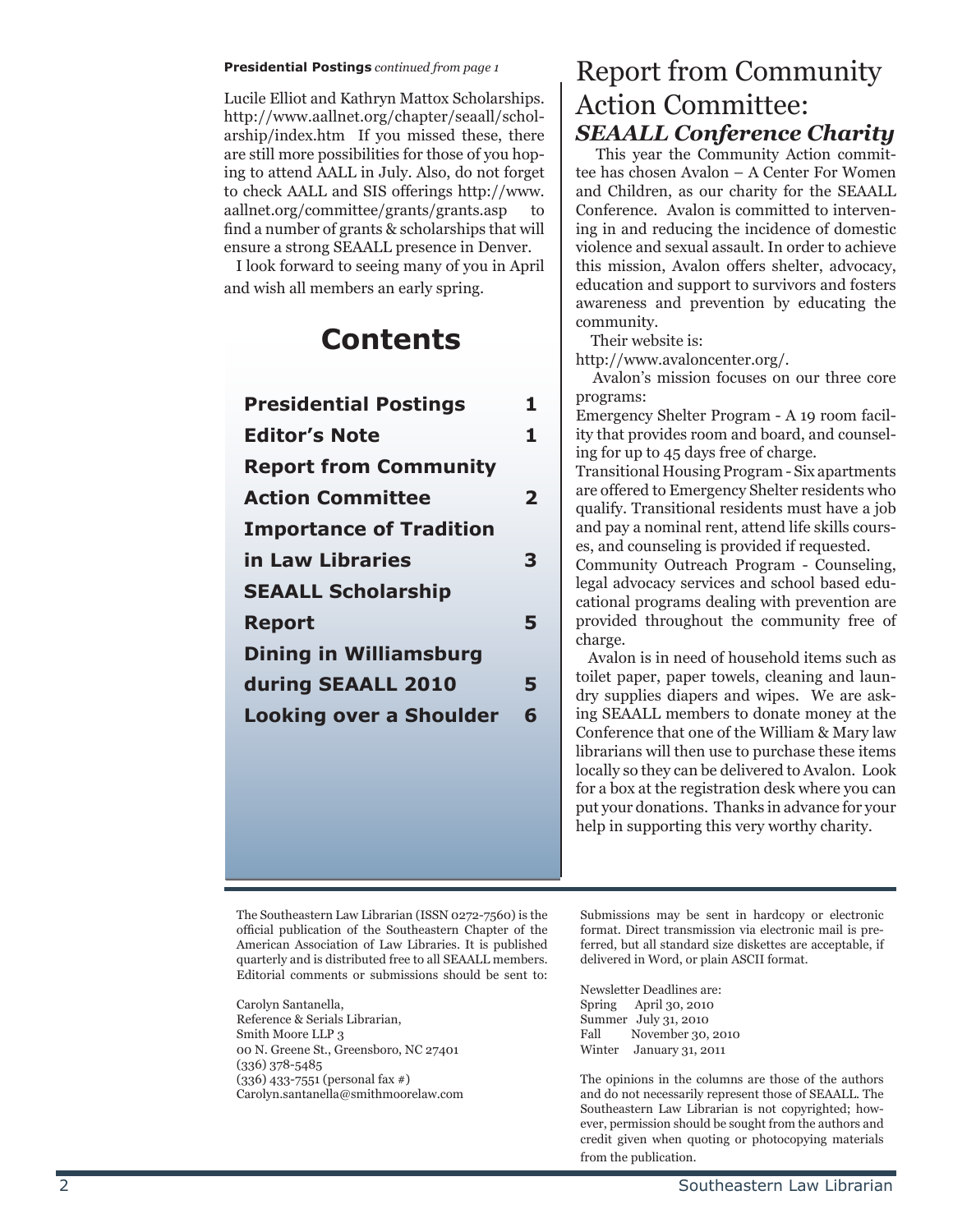When people talk about the Constitution as a living document some will scowl and some will nod their head in agreement, but one thing that can truly be described as an inanimate living object is the law library. Libraries have undergone major changes in the past fifteen years with the advent and expansion of the internet and databases. To step further back another fifteen years or so the introduction of computing radically changed nearly every facet of library work from acquisitions, cataloging, reference and information access via CD-Roms. In addition to these mechanical changes, law libraries in recent years appear to have been undergoing a transfusion of sorts with an influx of new blood as new employees join the law library ranks and members of the "Old Guard" step away from their long held positions. If a library is to hold on to its long history and remember and utilize its past during these changes, tradition can help bridge these gaps of progress.

 I realize I may have already lost some readers as they do not believe there is a gap to be worried about, but I offer a few examples of how even libraries with strong continuity should utilize tradition in its broad definition. In 2009 the United States was faced with the H1N1 "Swine" Flu that affected many a library, including my own. While the strain that was encountered in my experience was rather mild, the need for tradition to take over when a quarter of the staff fell sick was present. Additionally, many law libraries are currently facing budgetary issues as their parent institution is looking to slash and freeze anywhere possible. When two jobs become one or librarians or library staff get laid off, tradition has to step in to help ease the transition that is being forced on many in our library community.

 Tradition, as referenced here, is a broad idea. Tradition is what has been done in the past. Tradition is what is memorable to family, in this case the library family. This includes both the good and the bad, and hopefully in the reflection of this some of the bad, we will be cured from some of our less than ideal habits.

 The need for continuity through tradition can be a blessing or, when lacking, can be a curse. One of the best examples applied to the above scenarios involves Interlibrary Loans. Dealing with ILL's is not a difficult thing per se, howand no manual exists, what happens in the flu or lay-off scenario? In many libraries only one or two persons know how to process ILL's in a timely manner. An additional example is database password management when something like the flu sweeps through the reference department (in our case two main reference librarians). When the reference librarians are out who actually has the password to those Bender online databases?

als, and your library structure. The easy an-Instructional Services, Having now identified a set of conceivable problems, what is the magic answer? Well, it depends. It depends on your staff, professionswer is everybody has a manual. If everybody has a manual, then those left behind to figure things out can just go to the manual. This idea of knowledge management exists as the better knowledge is managed the more productive worker will become.(1) Libraries should theoretically have in place policies and procedures for everything before it actually happens. These policies and procedures should be typed, bound in easy to find notebooks, and perhaps also stored on the server somewhere for easy access (for when you cannot find the notebook). An alternative to the "old" way of having a bound manual is the wiki method that has been discussed at library conferences and implemented in some libraries.(2) These manuals are also excellent tools for when the ABA comes calling ever so often to do their site visits and they ask that broad question of "So what is it you do?".

 Manuals or their wiki counterparts are the first step in the fight for maintaining a law library even if negatives such as sickness or cutbacks occur. However, manuals have several problems that one should be aware of before ending the conversation. First, manuals can become outdated very quickly and keeping it constantly updated can be a timely process. For those with passwords, the passwords change over time, new equipment should require a new page on how to operate it and, assuming something was gotten rid of, that part can be purged. Circulation policies are constantly changing, perhaps because of a poorly laid tradition (or just progress), and to keep everyone on the same page the manual should be updated every time an email is sent out to the circulation staff regarding new and sundry policies tweaks as these occur. This is because both the manual is the holder of tradition and as a reference for those employees who do not remember or did not read the all important email. A second issue with manuals is actually getting all of the library staff to complete one if one does not ex-

Brian Barnes Research, & Circulation Librarian, Mississippi College School of Law

*continued on page 4*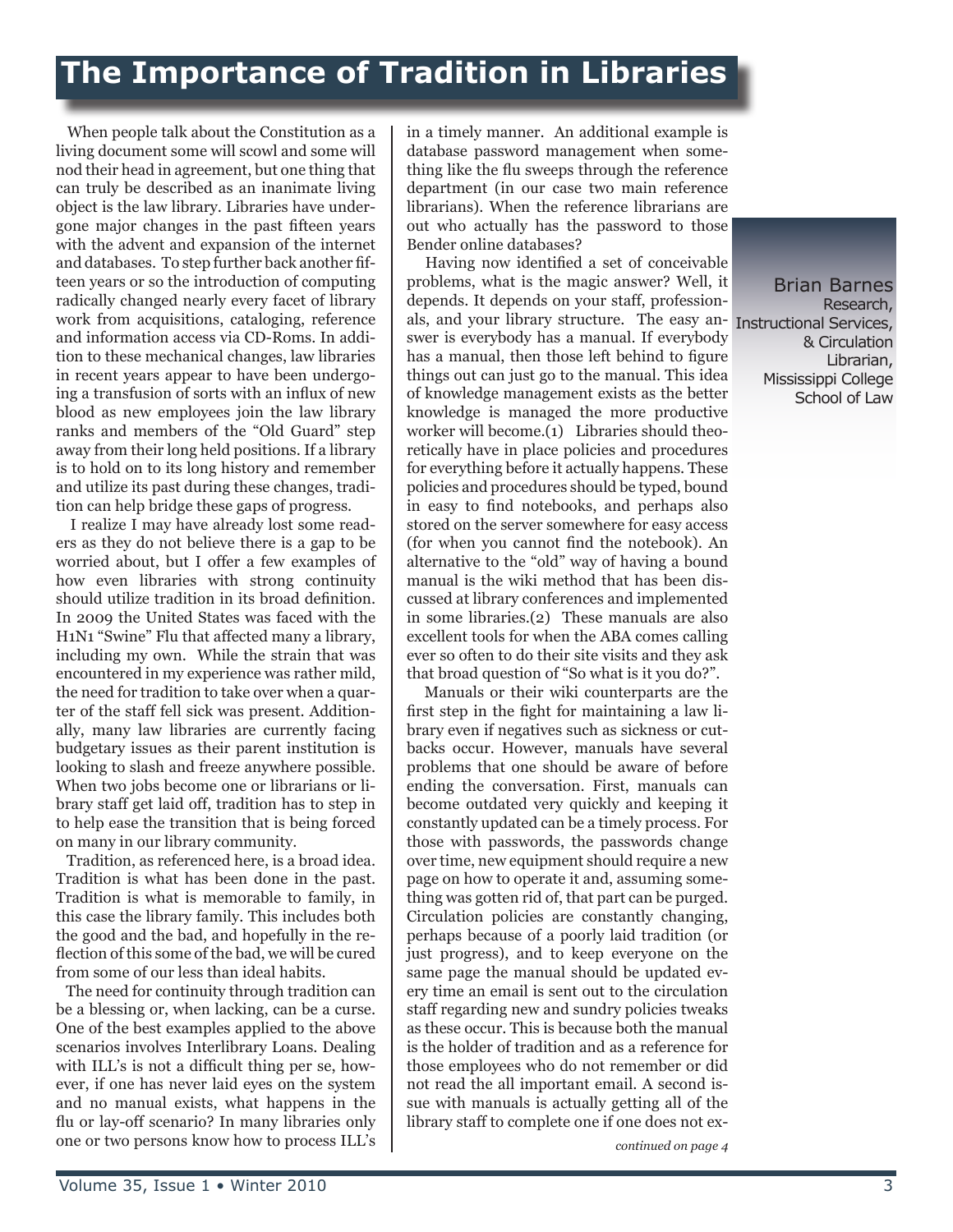ist. This may sound easy to do but in practice can prove very difficult to do for those who are busy and those who do not want others to know what they do (or don't do) on a daily basis.

 A further reason for having tradition established as written policies and procedures is to prevent lawsuits or catastrophes. The lack of documenting these traditions has made its way to the courts in discrimination and reasonable accommodations cases(3) and made disaster planning a moot point if a library does not have remote access to the  $plan(4)$  or if the plan is lost in the disaster itself such as in a flood or hurricane.

 The second major step in this battle to maintain tradition and continuity is cross-training. Cross training allows libraries to best handle issues such as described above and can also be utilized in certain times of upheaval. For instance, when bindery books come in, multiple people could help process them even if not their primary job since they often seem to come en masse. This idea requires collaboration by all that participate in a cross trained endeavor and can create appreciation for what others in the library do on a regular basis that was never known before.(5) It is important to note here that not all jobs may be appropriate for cross training due to their complexity or the sensitivity of the matter such as financial and budgetary documentation.(6)

 Cross-training is not without issues, however. In a perfect world staff members will all get along fine and all work with great diligence. However, if your library is not in Smurf Village where all is merry and grand, you will have to be aware of the mentality that one worker may start doing less work knowing someone else in the library will pick up the slack because they now know how. Once the hard working person figures this out then resentment and trouble could ensue. However, this is not a valid reason to refuse to cross-train library staff. Continuity and the overarching idea of teamwork and believing in the best of workers must overcome this possible issue.

 Another issue that may arise with cross training is the "that's not how it is done" debate. This is where the need for strong management (and hopefully an existing manual) can step in and solve these issues quickly. In reality the manual and status quo (or tradition as it has been broadly termed) may not always be the most efficient way currently possible. From the problem solver point of view one can see the "that's not how it is done" situations as opportunities to evaluate if a library is doing something the best way possible and to clarify to all the staff what the rules or procedures are going to be going forward. Odds are if two individuals treated the situation differently a third might also have questions.

 Tradition in libraries is needed not only to know where the library is coming from, but to continue what has been learned by previous library staff. This tradition is much like the fact that I have taken over making ice cream from my uncle at the Fourth of July and my sister now makes a casserole at Thanksgiving my grandmother used to make. The things we do not want to lose in less than prime times including the ability to access databases, the ability to respond to Interlibrary Loan requests and submissions, and the ability to process books when the cataloging department has the flu need to have safeguards in place. Manuals and cross training are two main safeguards to help make swine flu or layoffs just an inconvenience instead of devastating to your library.

Notes:

(1) Ravas, T. (2008). Not Just a Policies and Procedures Manual Anymore: The University of Houston Music Library Manual Wiki. *Notes*, 65(1), 40.

(2) Id. at 39.

(3) Shields, Marjorie A. J. "Necessity of, and What Constitutes, Employer's Reasonable Accommodation of Employee's Religious Preference Under State Law," 107 A.L.R. 5th 623.

(4) Schmitt, S., & Barstow, S. (2004). Policies and Procedures Manuals in Technical Services: The Forest, the Trees, and the Critters. *Serials Librarian*, 46(3/4), 259.

(5) Branton, A. (2004). "Successfully Merging Workflow and Personnel in Technical Services: A Management Perspective". *Innovative Redesign and Reorganization of Library Technical Services*, 185.

(6) Id.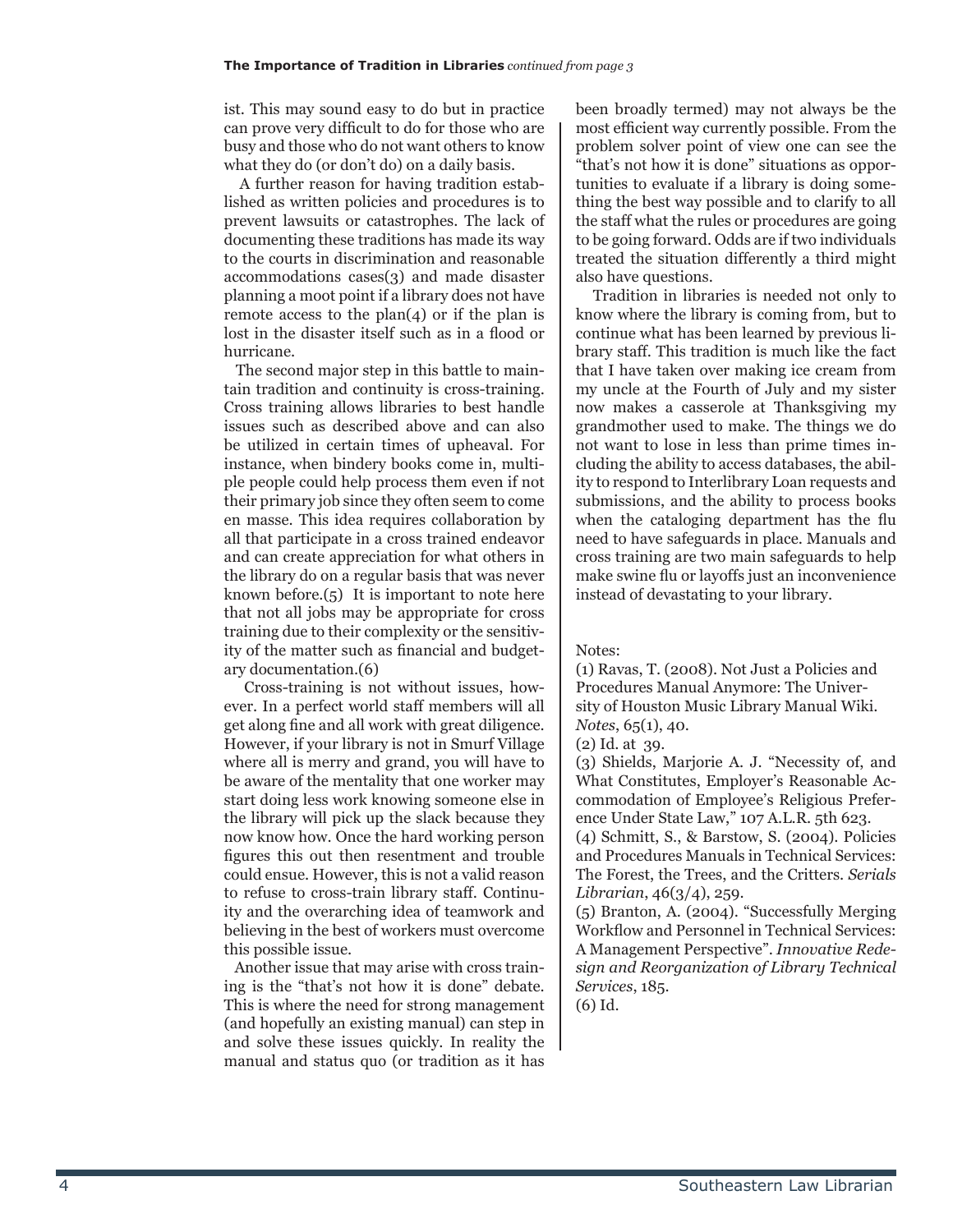# **SEAALL Scholarship Report**

 This has been a year of many fortieth anniversaries. In 1969, Neil Armstrong, Michael Collins and Buzz Aldrin landed on the moon in Apollo Eleven and took the most famous steps ever taken. In New York, half a million or so people went to a farm for three days of peace and love and mud and the best version of Star Spangled Banner ever, although reports were that most had left by the time Hendrix played. The Stonewall Inn in Greenwich Village was raided by New York City police for no particular reason, and Sesame Street airs for the first time on PBS affiliate WNET, the station that introduced my younger siblings to Bert & Ernie, Big Bird, and the Cookie Monster. A recent Washington Post article complained that all 1969 40th anniversaries should be 86'ed, so I'll end my list after mentioning that 1969 is also the year CONELL became the program to welcome new librarians to the AALL Annual Meeting.

 When one is new to a field one might be intimidated by attending a national professional conference or meeting for the first time. The value of CONELL is that it eases the newcomers into the meeting by introducing them to one another, thereby calming the nerves and jitters one might have about being in a strange place and not knowing anyone. This helps because as the newcomers move from presentation to presentation, they will recognize one another and can strike up conversations so it at least looks like they know somebody in the profession. Social networking within the profession will become more and more important as librarians increasingly rely on one another.

 CONELL 2009 began with greetings by the committee members. Cornell Winston offered some great advice to the CONELL attendees on "How to Conference", particularly stressing the value of meeting new people. Listening to his advice early in the conference not only provides attendees with helpful tips, his enthusiasm motivated me to introduce myself, no small feat as I am typically reserved. He encouraged us to meet new people every day of the session, and it was fun putting faces to the many names I've learned. The helpfulness of librarians and the willingness to share what they know never fails to amaze and inspire me. I've held many jobs before becoming a librarian, so I have experience in attending other professional meetings and am comfortable making this comparison.

 Participants then engaged in a speed-networking session. While we didn't quite have time to meet everyone in our group, we were able to meet most and got off to a great start. Committee members then explained the organization and hierarchy of AALL, giving newer librarians a clear picture of the structure of the organization.

 In the afternoon, we took a great tour of Washington, D.C. Rather than focusing on the major government tourist attractions, our tour visited different neighborhoods throughout the district, really showing the city from the perspective of those who call it home. I attended school in the District and only live two hours away. Still, I learned a lot about and enjoyed the leisurely stroll through the neighborhoods and looking at some gorgeous (and expensive) homes. This was a tour that took us off the proverbial beaten path and showed a side of D.C. only the locals know. I enjoyed the tour so much that when we got back to the hotel, I decided to go for a run from my hotel to Georgetown to see more.

 I would like to thank the SEALL grants committee for their help in my attending the conference. I would also like to thank Maggie Hall for hosting a fun-filled dine around at Regional Food and Drink and answering a lot of general, if not random, questions over the course of the next few days. I would also like to thank Donna Bausch, my boss at the Norfolk Law Library, who has always offered her help and support.

## Dining in Williamsburg during SEAALL 2010

 The 2010 SEAALL Annual Conference is quickly approaching – don't forget to register by March 21 to get the early bird discount! You can get the registration form from the official Conference website at http://web.wm.edu/law/lawlibrary/seaall2010/?svr=law. While you're in Williamsburg, Virginia, for the Conference, you'll naturally want to take advantage of our unique historical atmosphere and other attractions. While you're enjoying the town, though, be sure not to neglect your belly; Williamsburg also has a variety of places to satisfy your culinary cravings. The dine-around on Friday night is the perfect chance to sample what Williamsburg dining has to offer – more details on dine-around locations will be available soon on the Conference website.

 Of course, you're welcome to venture out and try Williamsburg restaurants on your own. If you're looking for a taste of history, try one of Colonial Williamsburg's taverns –King's Arms, Shields, Chowning's (pronounced "Chew'nings"), or Christiana Campbell's. You can enjoy lunch or dinner

*continued on page 6*

#### David Knight Norfolk Law Library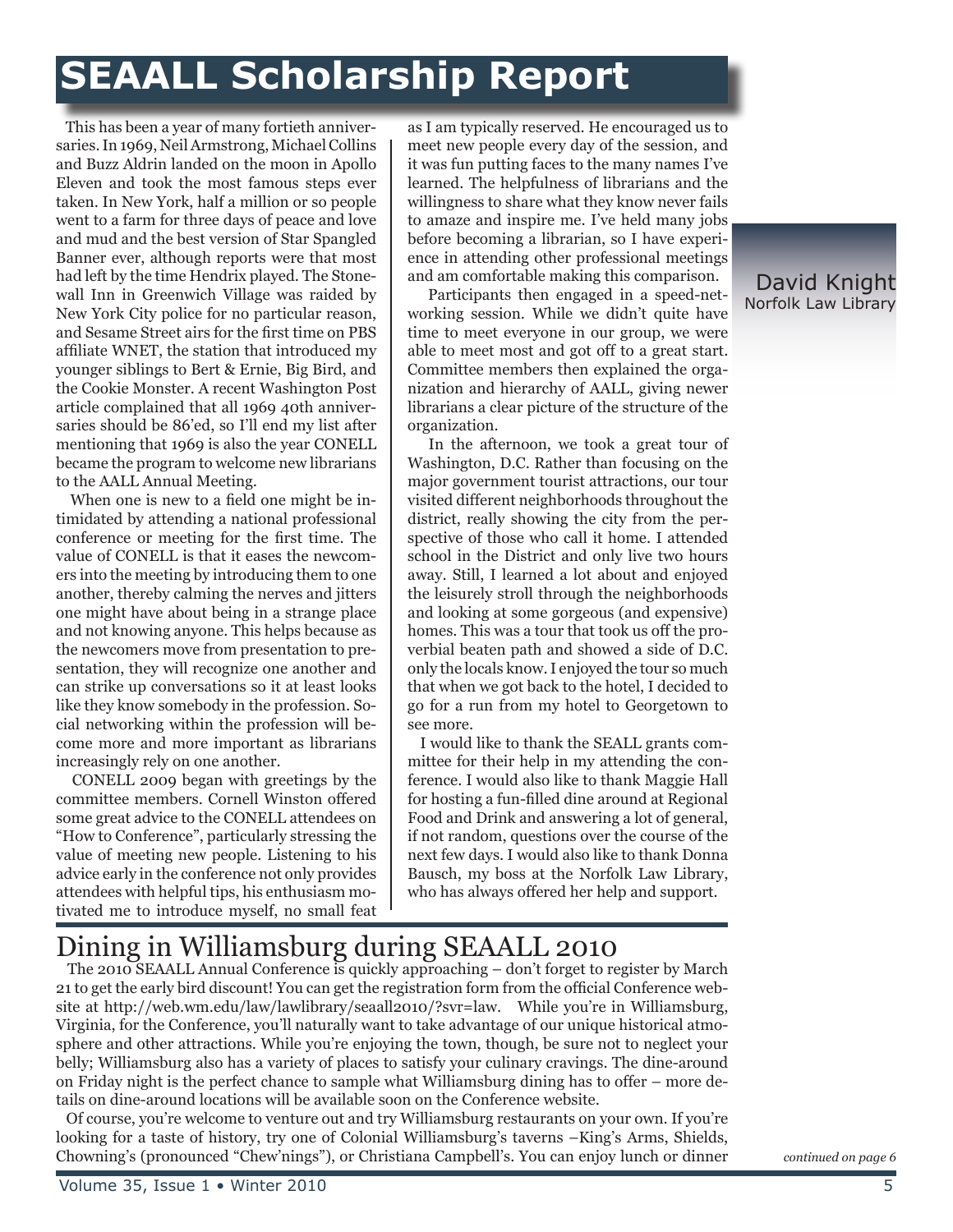in a colonial atmosphere, and some of the taverns also have entertainment, 18th-century-style. For more information and to find out which taverns will be open, go to http://www.history.org/visit/diningExperience/

 Hungry for something slightly more contemporary? Williamsburg has a number of options. Pierce's PITT Bar-B-Que http://www.pierces.com/ is a Williamsburg institution, and well worth a visit for BBQ lovers. (You'll need a car for this one – rumor has it that the state had to put a fence up to keep people from driving directly off I-64 to go there).

 If you're searching for fine dining, consider The Fat Canary and The Blue Talon in Merchants Square, perched between Colonial Williamsburg and the College of William & Mary. Merchants Square also features The Trellis, which is currently undergoing renovation, but plans to be open by March 2010.

 For lunch, Aroma's Café and Friends Café on Prince George Street are very popular with locals, as is The Cheese Shop on Duke of Gloucester Street. If you're in the mood for a burger, fries, and a milkshake, the circa 1950's Queen Anne Dari-Snak at 7127 Merrimac Trail is another long-time Williamsburg favorite (also within driving, not walking range).

 This is just the tip of the iceberg – be sure to ask at the Registration Desk for other ideas. We look forward to having you as our guest in 2010!

# **Looking over a Shoulder**

Edward T. Hart Head of Technical **Services** University of Florida Levin College of Law Lawton Chiles Legal Information Center

 As a librarian charged with collection development and familiar with James Donovan's writings, it was with some anticipation I read his article "Libraries as Dopplegängers: A Meditation on Collection Development" in the last issue of the Southeastern Law Librarian. That anticipation turned to disenchantment as I was quickly disengaged by his argument supported by ivory tower aspirations of how legal resources are used these days and the corresponding ivory tower view of law library collections. While I do not share Donovan's mastery of prose, yet inspired by the dialogue Donovan and Richard Danner had in the pages of the Legal Reference Quarterly, I felt the need to respond on behalf of librarians working in collection development who make hard choices of ownership of print versus access of electronic.

 Donovan equates his personal library of SOL-GAN and the enjoyment he has of reading the issues of this title cover to cover with a library's mission of collecting, preserving, and accessing contents of serial publications. His approach to scholarship and collecting knowledge does work for some legal scholars. Several faculty members in the colleges of law I have served, do as Donovan does. They have personal subscriptions to general law reviews from leading law schools and often also subject-specific journals. The faculty enjoy the serendipity of looking through the articles in each issue, reading many of them, and seriously studying articles of direct interest to their research and teaching. The issues are kept on their shelves for future reference. One professor I know even had his bound. Their collections, like Donovan's, reflect who they are and their interests. But most faculty with whom I had the pleasure to work with do not carry out their studies or research this way.

 Faculty with whom I work and support do not have the luxury of such time or even care to read a law review cover to cover, or even a subject-specific journal in their area of work. They take advantage of the modern tools of CILP, WestClip, and Lexis Alert, as well as RSS feeds and email services offered by many publishers and periodical jobbers. These tools allow faculty to glance over the table of contents to locate articles that interest them. Those who enjoy coming across new ideas or keeping up with scholarship outside their subject can still accomplish this goal using these tools. Faculty save the articles of interest. Some have in reality built a fine collection of articles, preference being pdf, whether on their computer, or shelves, or filing cabinets that can be their dopplegänger, to use Donovan's term. Some faculty print out their collected articles. They want the hard copy on which to make notes and annotations beside the text of the articles, and then safely file away for future use. They, like Donovan, don't like to have to look over anyone's shoulder including any librarians'.

 What does all this mean to libraries? It means access and ease of capturing articles is more important to our users than many libraries' self-imposed mission of preservation. Now I do not want to totally question Donovan's meditation, as I agree preservation is a role that libraries should be playing. A role played jointly and in coordination. Like Donovan, I too carry